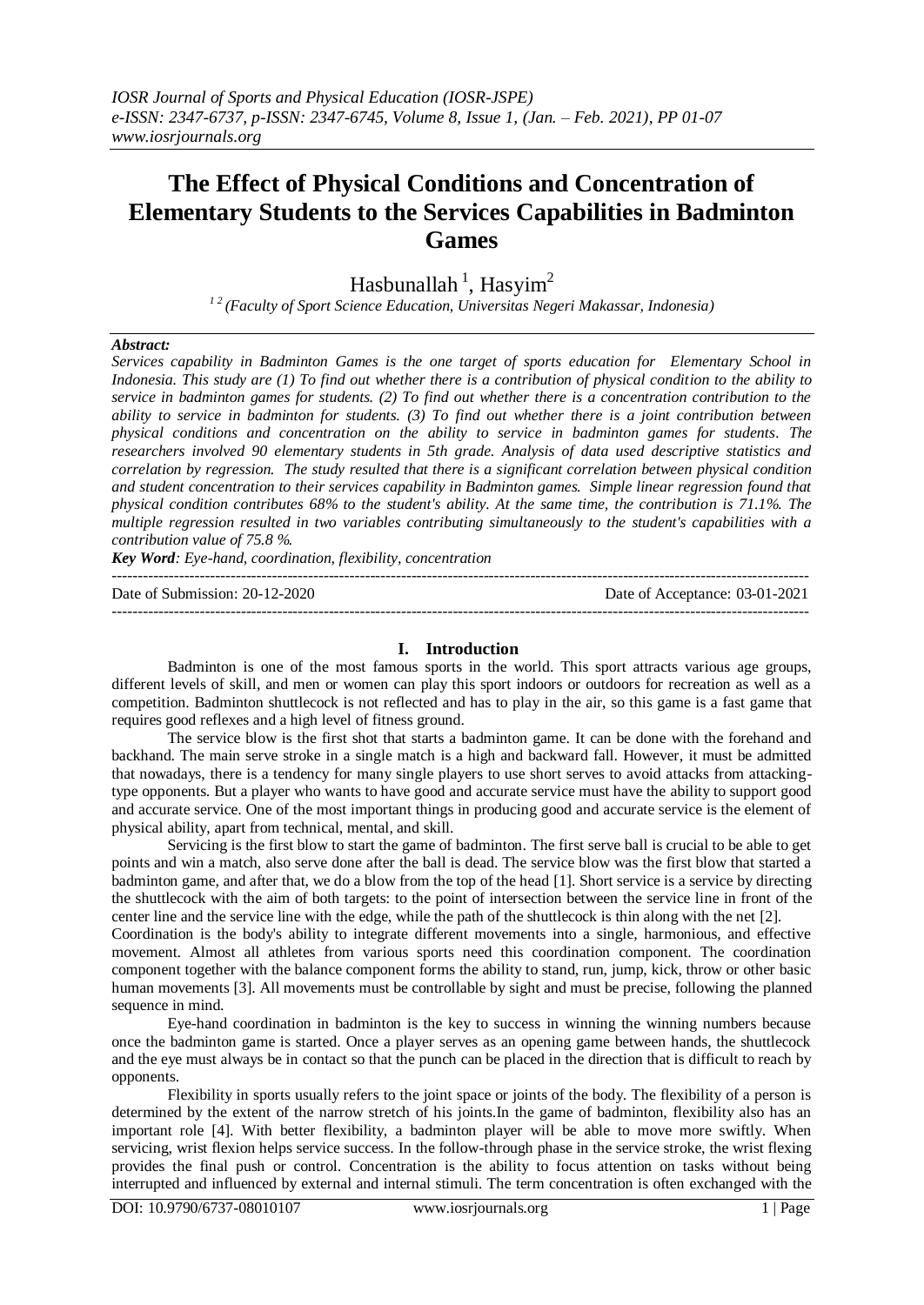term attention, which is a condition in which a person's consciousness is directed to a certain object at a certain time [5].

At the elementary school level observation, the difficulty students often experience is the mastery of basic techniques, especially in the stroke service method. It can be seen when playing some students who have hard and accurate service punches. Even so, there are still players who are not quite right in serving the punches so that the shuttlecock leaves the field. Accurate stroke service must be supported by excellent physical abilities, especially eye hand coordination, wrist flexion, and psychological factors, namely concentration.

## **II. Material And Methods**

The research tries to find the relation of physical conditions and concentration on the short serviceability in the badminton game for elementary students. This study uses 90 students of SD Inpres Perumnas Antang I Makassar as samples taken with purposive sampling because the chosen students are being taught about the badminton game. This research method is qualitative research focusing on two independent variables and one dependent variable with the physical condition (eye-hand coordination and wrist flexibility) and concentration. In contrast, the dependent variable is short serviceability. The sample is a withdrawal from a portion of the population to represent the entire population. Then the sample is tested with the instruments. The data are analyzed by applying the statistical descriptive and the statistical inference

## **III. Result**

## **Descriptive Analysis of Variables**

Based on the table 1, the average score for physical condition is 100.0010 and that of concentration is 121.50. Meanwhile, the average score for short service ability is only 21.90. The standard deviation for physical condition is relatively the highest among concentration and short service ability. It is 17.61258 for physical condition while it is 2.825 and 2.482 for concentration and short service ability respectively. The maximum score is 129.81 for physical condition and 127 for concentration. The minimum score takes half of the maximum score for physical condition, which is 61.42. But, it does not happen for concentration and short service ability. They are 11 and 10 respectively.

| <b>Statistics</b>  |               |                       |               |                                 |  |  |  |
|--------------------|---------------|-----------------------|---------------|---------------------------------|--|--|--|
|                    |               | Physical<br>condition | Concentration | <b>Short Service</b><br>Ability |  |  |  |
|                    | Valid         | 90                    | 90            | 90                              |  |  |  |
| N                  | Missing       | $\Omega$              | $\Omega$      | 0                               |  |  |  |
| Mean               |               | 100.0010              | 121.50        | 21.90                           |  |  |  |
| Std. Error of Mean |               | 3.21560               | .516          | .453                            |  |  |  |
| Std. Deviation     |               | 17.61258              | 2.825         | 2.482                           |  |  |  |
| Variance           |               | 310.203               | 7.983         | 6.162                           |  |  |  |
| Range              |               | 68.39                 | 11            | 10                              |  |  |  |
| Minimum            |               | 61.42                 | 116           | 17                              |  |  |  |
| Maximum            |               | 129.81                | 127           | 27                              |  |  |  |
| Sum                |               | 3000.03               | 3645          | 657                             |  |  |  |
|                    | 25            | 85.4600               | 119.00        | 20.00                           |  |  |  |
| Percentiles        | 50<br>99.9950 |                       | 121.00        | 22.00                           |  |  |  |
|                    | 75            | 117.8250              | 124.00        | 24.00                           |  |  |  |

**Table no 1** : Descriptive Analysis of Variables

The results of the physical condition on the 90 students are presented in Figure 1.

## **Physical Condition Category**



**Figure no 1** : Percentage of physical condition categories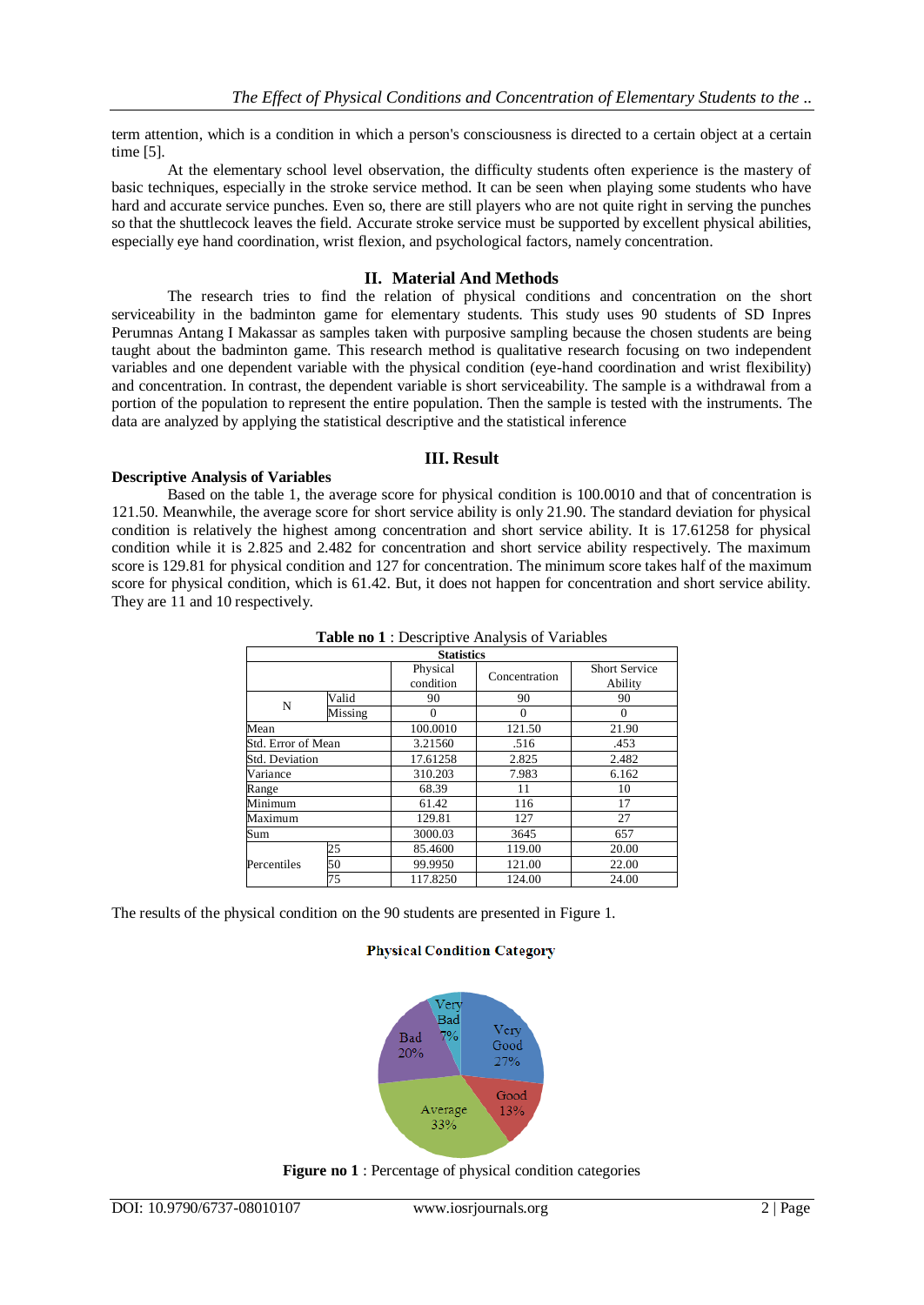The results of the concentration on the 90 students are presented in Figure 2.



# **Concentration Category**

**Figure no 2** : Percentage of concentration categories

The results of the short service ability on the 90 students are presented in Figure 3

## **Short Service Ability Category**



**Figure no 3** : Percentage of short service ability categories

## **Statistical Analysis**

There is a contribution of physical condition to the short service ability in the badminton game of elementary school. The statical analysis of contribution of the physical condition to the short service ability are showed in table 1 and table 2.

H0: The means of physical condition and short service ability are equal ( $\mu$ 1 =  $\mu$ 2) H1: The means of physical condition and short service ability are not equal ( $\mu$ 1  $\neq \mu$ 2)

| Model |                                              | <b>Sum of Squares</b> | df | Mean<br><b>Square</b> |        | Sig.              |  |  |
|-------|----------------------------------------------|-----------------------|----|-----------------------|--------|-------------------|--|--|
|       | Regression                                   | 122.494               |    | 122.494               | 61.022 | .000 <sup>b</sup> |  |  |
|       | Residual                                     | 56.206                | 28 | 2.007                 |        |                   |  |  |
|       | Total                                        | 178.700               | 29 |                       |        |                   |  |  |
|       | a. Dependent Variable: Short Service Ability |                       |    |                       |        |                   |  |  |

**Table no 2** : Physical condition contribution to the short service ability

b. Predictors: (Constant), Physical Ability

The table 2 shows the output of the analysis and whether there is a statistically significant difference between our group means. In the table, we can see that the significance value is 0.000 (i.e.,  $p = .000$ ), which is below 0.05. Thus, H0 is rejected and H1 is accepted or the regression coefficient is significant or the physical codition has a significant contribution to the ability of short service in the badminton game of elementary school students. Therefore, there is a statistically significant difference in the means of physical condition and short service ability.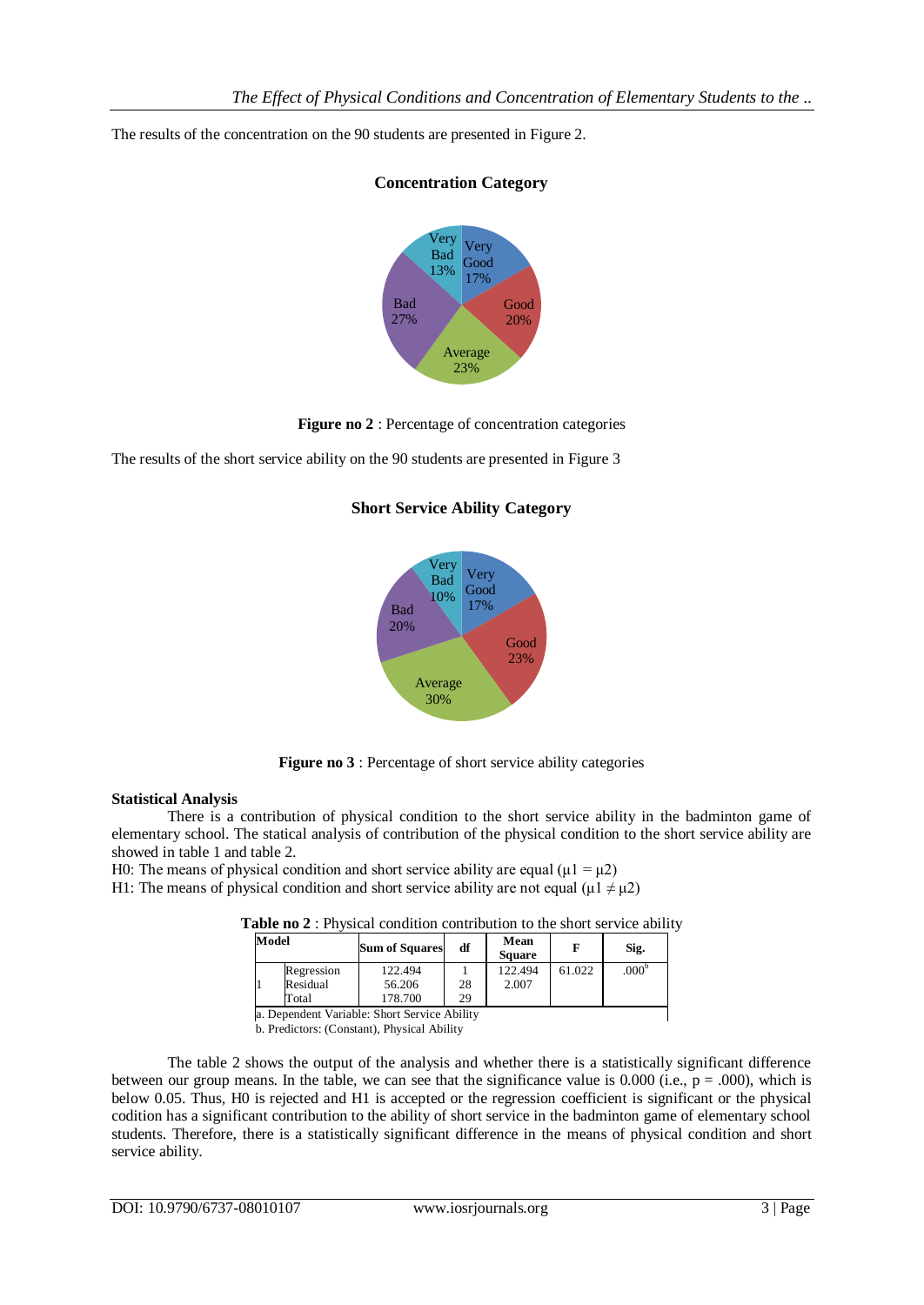Regression analysis is used to examine how much the influence independent variables (X), physical condition, to the dependent variable (Y), short service ability. The formulation of the regression model is

*Y = a + bX*

 $H0 =$  regression between Y and X are significant  $H1$  = regression between Y and X are insignificant

| Table no 3 : Regression analysis of physical condition to the short service ability |  |  |
|-------------------------------------------------------------------------------------|--|--|
|-------------------------------------------------------------------------------------|--|--|

| Model              |                                                                                                                                                                                                                                                                       | <b>Unstandardized Coefficients</b> | Standardized Coefficients |       |      |  |  |  |
|--------------------|-----------------------------------------------------------------------------------------------------------------------------------------------------------------------------------------------------------------------------------------------------------------------|------------------------------------|---------------------------|-------|------|--|--|--|
|                    |                                                                                                                                                                                                                                                                       | Std. Error                         | <b>B</b> eta              |       | Sig. |  |  |  |
| (Constant)         | 10.231                                                                                                                                                                                                                                                                | .516                               |                           | 6.748 | .000 |  |  |  |
| Physical condition |                                                                                                                                                                                                                                                                       | .015                               | .828                      | 7.812 | .000 |  |  |  |
|                    | $\mathbb{R}$ is the set of $\mathbb{R}$ is the set of $\mathbb{R}$ is the set of $\mathbb{R}$ is the set of $\mathbb{R}$ is the set of $\mathbb{R}$ is the set of $\mathbb{R}$ is the set of $\mathbb{R}$ is the set of $\mathbb{R}$ is the set of $\mathbb{R}$ is th |                                    |                           |       |      |  |  |  |

a. Dependent Variable: Short Service Ability

The table 3 reveals that the regression model forecasts the dependent variable, short service ability, well. By using significant level,  $\alpha$ , is equal to 5%. As we can see,  $p = 0.000$ , which is less than 0.05. It suggests that not enough data to reject H1. The regression model undoubtedly forecasts the outcome variable. In the table, we can see the B-value for constant is 10.231 and coefficient of physical condition is 0.117. Thus, the model can be expressed as follow

#### *Y = 10.231 + 0.117X*

The measures of association table to convey the influence of physical condition to the short service ability can be seen in the table 3. The effect is informed from the value of R Square

**Table no 4** : The influence of physical condition to the short service ability

| Model                                     |              | Square | <b>Adiusted R Square</b> | Std. Error of the Estimate |  |  |  |
|-------------------------------------------|--------------|--------|--------------------------|----------------------------|--|--|--|
|                                           | $Q \cap Q^a$ |        |                          | .411                       |  |  |  |
| a Predictors: (Constant) Physical Ability |              |        |                          |                            |  |  |  |

a. Predictors: (Constant), Physical Ability

From the table 4 above the R Square value is 0.685. This value means that the magnitude of the influence of concentration  $(X)$  is 68.5%. Meanwhile, the other 31.5% is affected from the other variables which we do not study

## **Contribution of concentration to the short service ability**

There is a concentration contribution to the short service ability in the badminton game of elementary students. The statical analysis of contribution of the concentration to the short service ability are showed in table 4 and table 5.

H0: The means of concentration and short service ability are equal ( $\mu$ 1 =  $\mu$ 2)

H1: The means of concentration and short service ability are not equal ( $\mu$ 1  $\neq \mu$ 2)

| <b>Table no 5</b> : Concentration contribution to the short service ability |  |
|-----------------------------------------------------------------------------|--|
|-----------------------------------------------------------------------------|--|

| Model      | Sum of Squares | df | Mean Square |        | Sig.             |
|------------|----------------|----|-------------|--------|------------------|
| Regression | 127.051        |    | 127.051     | 68.877 | 000 <sup>b</sup> |
| Residual   | 51.649         | 28 | 1.845       |        |                  |
| Total      | 178.700        | 29 |             |        |                  |

a. Dependent Variable: short service ability b. Predictors: (Constant), concentration

The table 5 shows the output of the ANOVA analysis and whether there is a statistically significant difference between our group means. In the table, we can see that the significance value is 0.000 (i.e.,  $p = .000$ ), which is below 0.05. Thus, H0 is rejected and H1 is accepted or the regression coefficient is significant or the concetration has a significant contribution to the ability of short service in the badminton game of elementary school students. Therefore, there is a statistically significant difference in the means of concentration and short service ability.

Regression analysis is used to examine how much the influence of independent variables (X), concentration, to the dependent variable (Y), short service ability. The formulation of the regression model is

 $Y = a + bX$ 

 $H0 =$  regression between Y and X are significant

 $H1$  = regression between Y and X are insignificant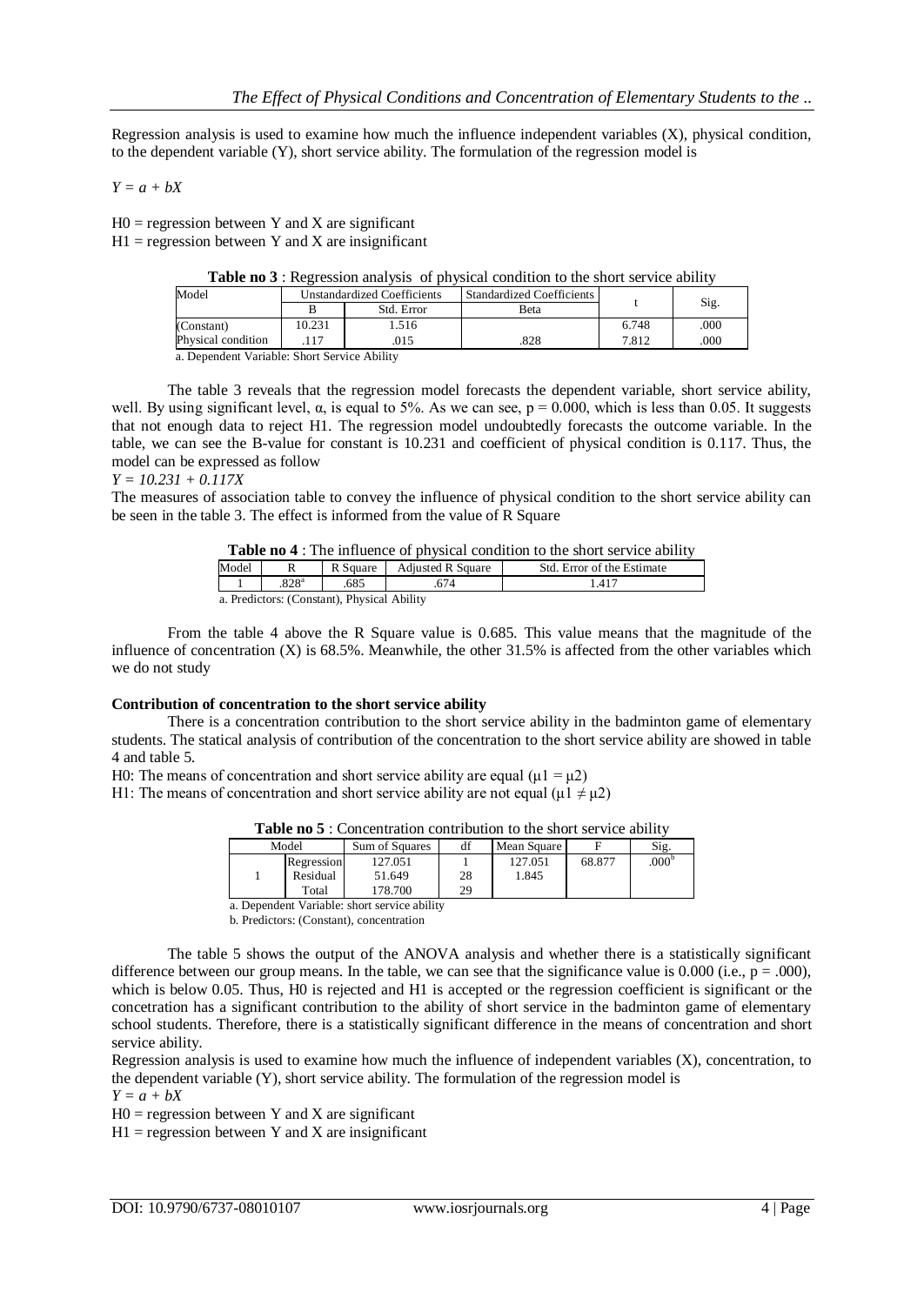| Model         |        | Unstandardized Coefficients                 | <b>Standardized Coefficients</b> |         | Sig. |
|---------------|--------|---------------------------------------------|----------------------------------|---------|------|
|               |        | Std. Error                                  | Beta                             |         |      |
| (Constant)    | -68.11 | 10.848                                      |                                  | $-6.28$ | .000 |
| Concentration | 741    | .089                                        | .843                             | 8.299   | .000 |
|               |        | a Dependent Variable: Short Service Ability |                                  |         |      |

**Table no 6** : Regression analysis of concentration to the short service ability

a. Dependent Variable: Short Service Ability

The table 6 reveals that the regression model forecasts the dependent variable, short service ability, well. By using the significant level,  $\alpha$  is equal to 5%. As we can see, p is equal to 0.000, which is less than 0.05. It suggests that not enough data to reject H1. The regression model undoubtedly forecasts the outcome variable. In the table, we can see the B-value for constant is -68.11 and coefficient of physical condition is 0.741. Thus, the model can be expressed as follow:

#### *Y = -68.11 + 0.741X*

The measures of association table to convey the influence of concentration to the short service ability can be seen in the table 6. The effect is informed from the value of R Square.

|  |  | <b>Table no 7</b> : The influence of concentration to the short service ability |  |
|--|--|---------------------------------------------------------------------------------|--|
|  |  |                                                                                 |  |

| Model                                    |                | R Square | <b>Adjusted R Square</b> | Std. Error of the Estimate |  |  |  |
|------------------------------------------|----------------|----------|--------------------------|----------------------------|--|--|--|
|                                          | $.843^{\circ}$ |          |                          | 1.358                      |  |  |  |
| a. Predictors: (Constant), Concentration |                |          |                          |                            |  |  |  |

From the table 7 above the R Square value is 0.711. This value means that the magnitude of the influence of concentration  $(X)$  is 71.1%. Meanwhile, the other 28.9% is affected from the other variables which we do not study.

#### **Contribution of physical condition and concentration to the short service ability**

There is a contribution of physical condition and concentration together to the ability to service short in the badminton game of elementary students. The statical analysis of contribution of the concentration to the short service ability are showed in table 7 and table 8.

H0: The means of concentration and short service ability are equal ( $\mu$ 1 =  $\mu$ 2)

H1: The means of concentration and short service ability are not equal ( $\mu$ 1  $\neq \mu$ 2)

| Table no 8 : Physical condition and concentration contribution to the short service ability |
|---------------------------------------------------------------------------------------------|
|---------------------------------------------------------------------------------------------|

| Model |            | Sum of<br>Squares | df             | Mean<br>Square | F      | Sig.              |
|-------|------------|-------------------|----------------|----------------|--------|-------------------|
|       | Regression | 135.536           | $\overline{c}$ | 67.768         | 42.390 | .000 <sup>b</sup> |
|       | Residual   | 43.164            | 27             | 1.599          |        |                   |
|       | Total      | 178.700           | 29             |                |        |                   |

a. Dependent Variable: Short service ability

b. Predictors: (Constant), Physical Condition, Concentration

The table 8 shows the output of the ANOVA analysis and whether there is a statistically significant difference between our group means. In the table, we can see that the significance value is 0.000 (i.e.,  $p = .000$ ), which is below 0.05. Thus, H0 is rejected and H1 is accepted or the regression coefficient is significant or the physical condition and concetration have a significant contribution to the ability of short service in the badminton game of elementary school students. Therefore, there is a statistically significant difference in the means of physical condition, concentration, and short service ability.

Regression analysis is used to examine how much the influence of independent variables  $(X1 \text{ and } X2)$ , physical condition and concentration, to the dependent variable (Y), short service ability. The formulation of the regression model is:

*Y = a + b1X1 + b2X2*

 $H0 =$  regression between Y, X1, and X2 are significant

 $H1$  = regression between Y, X1, and X2 are insignificant

**Table no 9** : Regression analysis of physical condition and concentration contribution to the short service ability

| -------                   |                             |            |                                  |         |      |  |  |
|---------------------------|-----------------------------|------------|----------------------------------|---------|------|--|--|
| Model                     | Unstandardized Coefficients |            | <b>Standardized Coefficients</b> |         | Sig. |  |  |
|                           |                             | Std. Error | Beta                             |         |      |  |  |
| (Constant)                | $-37.39$                    | 16.727     |                                  | $-2.24$ | .034 |  |  |
| <b>Physical Condition</b> | .057                        | .025       | .405                             | 2.304   | .029 |  |  |
| Concentration             | 441                         | .154       | .502                             | 2.856   | .008 |  |  |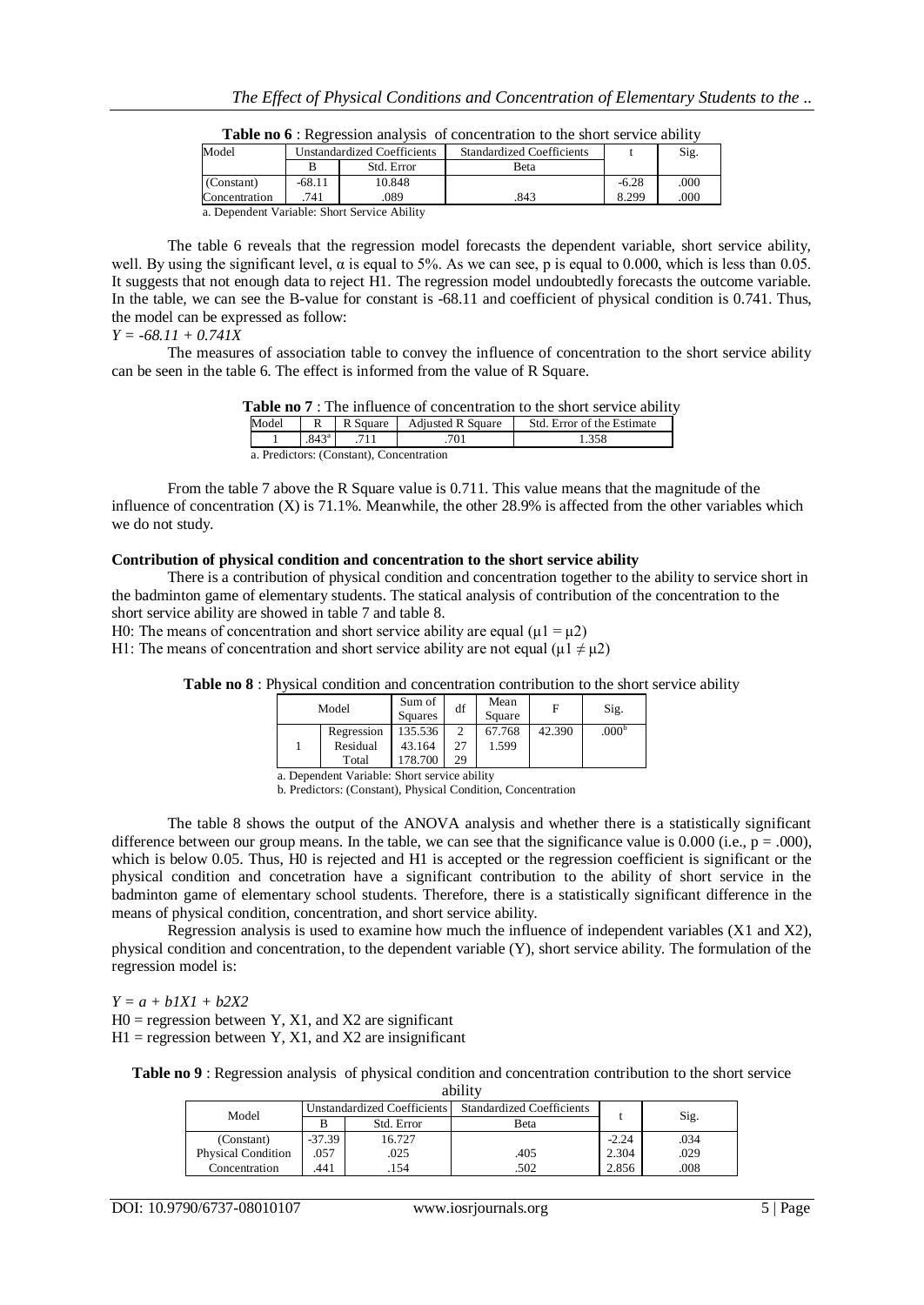The table 9 reveals that the regression model forecasts the dependent variable, short service ability, well. By using the significant level,  $\alpha$  is equal to 5%. As we can see, p-values are equal to 0.034, 0.029, and 0.008. All of them are less than 0.05. It suggests that not enough data to reject H1. The regression model undoubtedly forecasts the outcome variable. In the table, we can see the B-value for constant is -37.390, coefficient of physical condition is 0.057, along with the coefficient of concentration is 0.441. Thus, the model can be expressed as follow:

## *Y = -37.39 + 0.057X<sup>1</sup> + 0.441X<sup>2</sup>*

The measures of association table to convey the influence of physical condition and concentration to the short service ability can be seen in the table 10. The influence is informed from the value of R Square

| <b>Table no To</b> . The immunity of concentration to the short service ability |  |          |                      |                            |  |  |  |
|---------------------------------------------------------------------------------|--|----------|----------------------|----------------------------|--|--|--|
| Model                                                                           |  | R Square | Adjusted R<br>Square | Std. Error of the Estimate |  |  |  |
|                                                                                 |  | .758     | .741                 | .264                       |  |  |  |
| PULLO AND PULLO PULLO                                                           |  |          |                      |                            |  |  |  |

**Table no 10** : The influence of concentration to the short service ability

a. Predictors: (Constant), Concentration, Physical Condition

From the table 10 above the R Square value is 0.758. This value means that the magnitude of the influence of physical condition (X1) and concentration (X2) are 75.8%. Meanwhile, the other 24.2% is affected from the other variables which we do not study. The results of the statistical analysis showed that there was a contribution of physical condition to the ability of short service in the badminton game of students of SD Inpres Perumnas Antang Makassar. If the results of this study are linked to the theoretical foundation and the underlying mindset, the results of this study support and strengthen the theories and results of previous research that already exist. This proves that physical condition (eye hand coordination and wrist flexion) affects short service abilities in badminton. Coordination is the ability to make movements or work properly and efficiently. Eye-hand coordination is the movement that occurs from information that is integrated into limb movements. All movements must be controllable by sight and must be precise, in accordance with the planned sequence in mind [6].

The results of the statistical analysis showed that there was a concentration contribution to the short service ability in the badminton game SD Inpres Perumnas Antang Makassar. If the results of this study are related to the theoretical basis and the underlying mind-set, the results of this study support and strengthen the theories and results of previous research that already exist.Moran said that concentration is a constant change related to the two broad dimensions and the dimensions of focus. While concentration is the ability to focus attention on tasks that are not interrupted and are influenced by external and internal stimuli [7].

The results of statistical analysis showed that there was a contribution of physical condition and concentration. This study support and strengthen the theories and results of previous research that already exist. This proves that the physical condition and psychological aspects of concentration affect the ability to service short in badminton games [8]. The higher the quality of the techniques students have to master, the greater the physical needs needed. an element of physical condition consisting of eye coordination and wrist flexion.

The ability of students to serve is very diverse in the placement of shuttlecocks where the main key in the implementation phase of service is concentration. If the student has good concentration, the student has a focus on placing the shuttlecock area so that it easily crosses the shuttlecock to the hardest area so the service recipient is unable to return the shuthlecock properly. Based on the explanation above, both physical condition and concentration are considered to have contributed to the ability of short service in badminton games.

#### **IV. Conclusion**

The results showed that the behavior of farmers in post-harvest management is not suitable for the three aspects of sustainable development. The three aspects are harvesting, drying, and cleaning. While the packaging, transportation and storage were suitable for sustainable development concepts. The result of probability analysis shows the value that indicates that all factors influence farmers' behavior. Furthermore, the attitudinal factor shows the highest correlation with the behavior of farmers in post-harvest management

#### **References**

- [1] J. Poole, Badminton. Waveland Press, 1991.
- [2] N. Gazali and R. Cendra. *Short Badminton Service Construction Test in Universitas Islam Riau Penjaskesrek Students*,J. Phys. Educ. Heal. Sport, vol. 6, no. 1, pp. 1–5, 2019.
- [3] S. Dhatchiyayani, *Influence of coordinative abilities training on skill performance and hand eye coordination among badminton players*. Int. J. Appl. Res., vol. 3, no. 9, pp. 443–445, 2017.
- [4] S. S. Mahulkar. *Relationship of strength and flexibility with skill performance in badminton player*s. Int. J. Phys. Educ. Sport. Heal., vol. 3, no. 5, pp. 38–40, 2016.